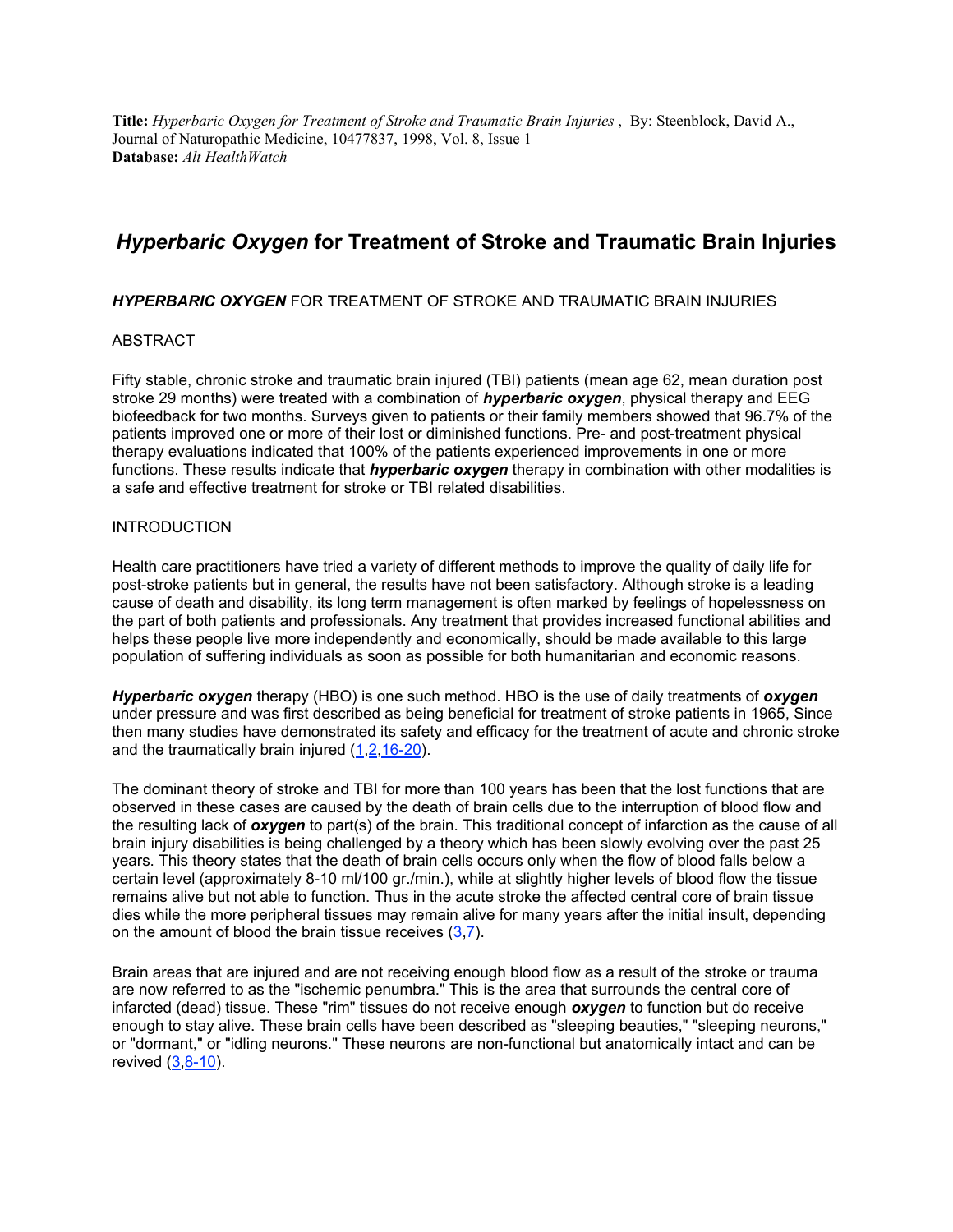It is widely recognized that damaged blood vessels are thought to produce the ischemic penumbra in stroke or TBI. in the acute phase of stroke or TBI, damaged, dying and dead brain cells develop leaky plasma membranes allowing calcium and sodium into these cells which is followed by the accumulation of water which produces extensive and damaging edema. This swelling, if severe, may kill the person within the first 24 to 72 hours. If the person doesn't die, it may take up to 9 to 12 months for the edema to resolve during which time the swelling compresses the involved brain blood vessels, limiting the flow of blood to the damaged tissues. As the swelling goes away, some of the blood vessels will regain their original diameters and normal blood flow will resume  $(9)$  but other vessels will remain permanently narrowed, spastic or obliterated. HBO has been shown to be effective at reducing the amount of edematous tissue of the brain significantly (12-14).

The outermost portions of the ischemic penumbra (those portions closest to normal brain tissue) are able to metabolize but at a reduced rate compared to normal tissues; however, they are receiving more blood and *oxygen* than the centrally located ischemic tissues. Adeno-sine, a metabolite of ATP, is released from ischemic "rim" tissues when cells metabolise and repair. Adeno-sine is a vasodilator that stimulates new capillaries to grow into the ischemic penumbra (neovascularization). Neovascularization is defined as "new blood vessel formation in abnormal tissue or in abnormal positions"  $(21)$ , while anglogenesis is defined as "the formation of blood vessels"  $(21)$ . Neovas-cularization is thus the correct term for the process of forming new capillaries which extend from the surrounding healthy brain tissue into the areas of the ischemic penumbra. During the first year after a stroke or TBI, new blood vessels have been shown to be stimulated to move into the ischemic penumbra to re-supply it with a new blood supply (9).

Unfortunately, the ischemic penumbral tissues closer to the infarct area usually are not receiving enough *oxygen* or nutrients to generate adequate amounts of ATP, either from aerobic or anaerobic metabolism, for neovascularization to occur. Due to the lack of ATP formation, adenosine is not produced and the formation of new capillaries does not occur. Thus the ischemic penumbra remains ischemic and static since the process of neovascularization is not able to be completed. This often results in a substantial amount of brain tissue that remains ischemic non-functioning in the chronic stroke and TBI patients. This failure of natural healing processes is due ultimately to damaged blood vessels and their inability to provide *oxygen* and nutrients to those portions of the brain that are damaged (11).

*Hyperbaric oxygen* works to improve chronic stroke and TBI patients by regenerating, repairing and generating new blood vessels to the injured parts of the brain. In the ischemic penumbra, the blood vessels are often constricted to the point that red blood cells can not pass through them. This creates the situation where only plasma is able to pass slowly to part or most of the ischemic area. Since plasma has nutrients, the tissues of the ischemic penumbra are able to remain alive by using anaerobic glycolysis (metabolism without *oxygen*) also known as fermentation. Anaerobic glycolysis only produces 2 moles of ATP per mole of glucose metabolized instead of the 36 moles of ATP formed when *oxygen* is present. Thus the tissues suffer from a chronic shortage of ATP and its subsequent metabolite, adenosine. *Hyperbaric oxygen* forces *oxygen* into the plasma to such a degree that as the plasma passes into the ischemic penumbra, the ischemic tissue begins to receive enough *oxygen* for aerobic glycolysis (metabolism that uses *oxygen*) to occur once more. This creates a surge of ATP production in the ischemic tissue which continues to be produced as long as the patient is within the *hyperbaric oxygen* chamber. When the patient is taken out of the chamber, blood and tissue levels of *oxygen* fall back to pre-treatment levels within 4 hours. As the tissue *oxygen* level falls, the newly generated ATP is used by the ischemic tissues and adenosine is released into the surrounding tissues in an effort by the tissues to continue receiving *oxygen*. As a part of this survival mechanism, adenosine and other chemical mediators are released into the surrounding tissues stimulating neovascularization. Done daily over many days, the HBO stimulates new blood vessels to grow into the ischemic tissues returning them back to normal in terms of their *oxygen* supply. Recovery of function is associated with recovery of local perfusion and metabolism (11).

Once the ischemic penumbral tissues are no longer suffering from a lack of *oxygen*, they are able to begin to repair their injured neurons, glial cells and extracellular matrix. These neurons not only have to repair their own cell bodies, dendrites, axons and synapses but also have to grow out and extend to the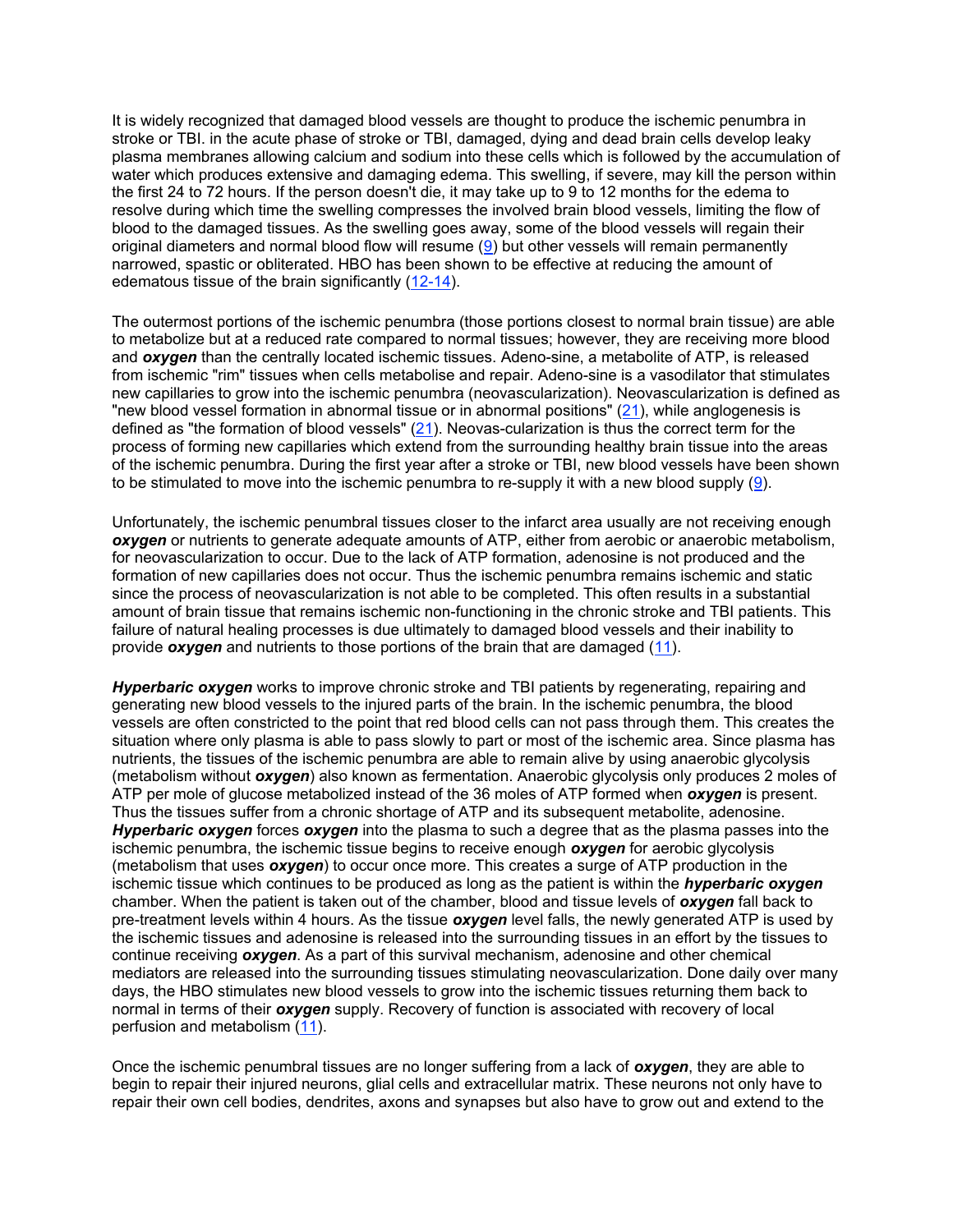many lost connections that occurred at the time of the stroke or TBI. Due to these events, patients experience positive results during the 60 days of daily *hyperbaric oxygen* because of the renewed *oxygen* supply (neovascularization). In addition, most patients continue to see improvements for another six or more months after the completion of the course of *hyperbaric oxygen* due to continuing cellular repair and reconnections.

#### METHODS

#### A. PATIENTS

50 patients (male 21 and female 29) voluntarily enrolled in this study. Patients' ages ranged from 31-89 years with a mean age of 61.8 years. The duration from onset of stroke to entry into our rehabilitation program varied from 1 month to 10 years. The average duration since stroke onset was 29 months. Three of the patients suffered from the results of a stroke more than 8 years before entering our program.

#### TABLE 1 **PATIENTS' PRE-TREATMENT CONDITION**

| <b>Number</b> | <b>Diagnosis</b>                 |
|---------------|----------------------------------|
| g             | brain hemorrhage                 |
|               | embolic infarction               |
|               | stroke after brain surgery       |
|               | a car accident                   |
| रर            | ischemic infarction (thrombosis) |

#### B. TREATMENT

1. HBO treatment: Patients received *hyperbaric oxygen* therapy (HBO) at a pressure of 1.5 to 2.0 atmospheres absolute (ATA) in a sealed single person chamber (Hyox, Aberdeen, Scotland). *Oxygen* (100% medical grade) was inhaled through a plastic face mask.

The therapy was carried out for 90 minutes per day and 6 times per week in most patients. A few patients received HBO treatment twice a day. The average number of HBO treatments completed was 55.

*Hyperbaric oxygen* therapy feels much like going for a ride in a modern day jet - the chamber even looks like the cockpit of a jet fighter plane! As patients start their treatment they are sitting upright at a comfortable angle inside of this cockpit-like chamber. Patients have an *oxygen* mask over their mouth and nose, the door is shut and they feel a slight movement of air as the chamber begins to be filled with more air. As the air enters the chamber they may notice a slight discomfort in one or both ears just like that experienced while flying in the large commercial jets. Patients may choose to swallow, chew gum or hold their nose and blow outward to help equalize the pressure in their ears.

2. Physical therapy treatment. Physical therapy procedures included various physical activities and modalities as assessed by a registered physical therapist. The modalities used were electrical stimulation, hot or cold packs, ultrasound, short wave diathermy and paraffin bath therapy. Each patient's condition was evaluated to determine the appropriate modality, dosage, placement and methods of application.

Physical therapy techniques were provided and adjusted as the patient's condition warranted. These included strengthening, range of motion, endurance exercise, neurodevelopmental techniques, joint mobilization, kinetic activities, myofascial release and detailed gait or orthotic training,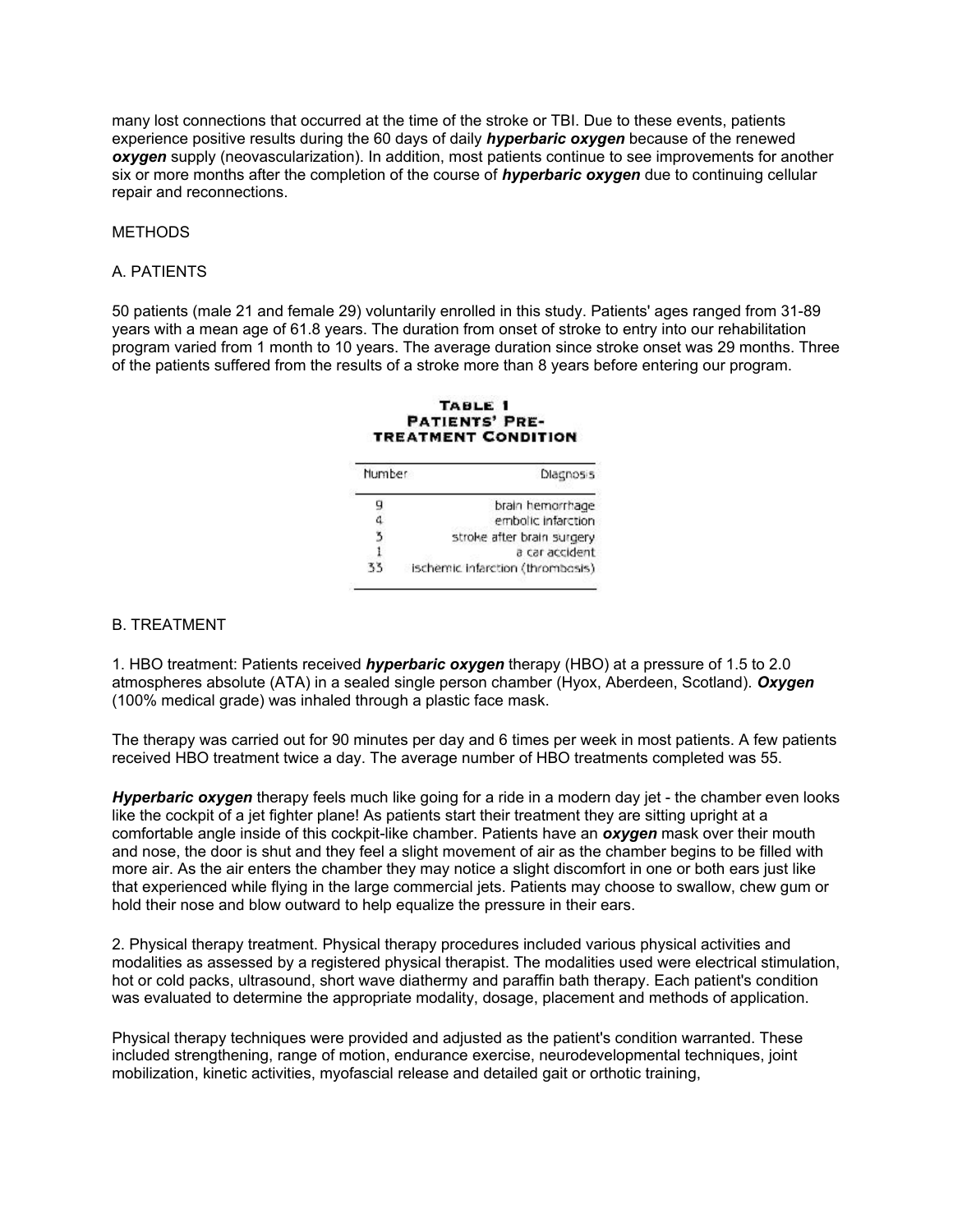Initial evaluation assessed range of motion, strength grades, bed mobility, transfer status, balance, neurological findings, posture and ambulatory status. Periodic re-evaluations were performed to assess each patient's progress, and treatment plans were changed as needed. Upon discharge, a discharge evaluation was performed to assess progress and determine the patient's long term therapy program.

The number of therapies varied from 13 to 85 treatments with a mean of 40. Patients came to physical therapy 5 times per week.

3. Bio feedback treatment. Patients carne to biofeedback therapy 5 times per week and received a minimum of 21 (mean 35) one-half hour daily sessions of EEG biofeedback. Sessions consisted of inhibiting and rewarding various selected EEG frequencies through audio and visual displays to encourage flexibility in brain activity. Each session's threshold levels were automatically calibrated by the instrument (American Biotech Capscan 80) and a frequency spectral display summarized EEG amplitudes over 0 to 32 Hertz.

#### C. TREATMENT EVALUATION

The effects of treatment were evaluated by a patient's questionnaire and a licensed physical therapist's evaluation given both at the beginning of the program and again at the end.

In the patient questionnaire, 16 different functions ranging from motor ability and mental situations were analyzed. Patient's functions were self-graded as follows:

-: negative change

O: no improvement at all;

Slight improvement: 1-10% of the function improved;

Mild improvement: 10- 23% of the function improved;

Moderate improvement: 20-50% of the function improved;

Significant improvement: 50 -75% of the function improved;

Back to normal: 100% of the function improved.

In the physical therapist's evaluation, 33 different functions ranging from motor ability to cognitive functioning were analyzed. For statistical purposes we assigned the therapist's evaluation of each parameter as either being no improvement or improvement.

Range of movement: NA stands for "not available" because the patient's function was within normal limits before the treatment. "No improvement" means the increased range of movement is less than 10 degrees. "Improvement" stands for when the range of movement increased 10 degrees or more. No matter how much more than 10 degrees of increased range of motion occurred, all positive results were grouped simply as "improvement."

Extremities strength evaluation: Grading was on a 0-5 degree scale with 0 indicating no strength and 5 indicating normal as compared to the non-involved extremity. NA stands for "not available" because the patient's function of that extremity was normal before the treatment. No improvement means the increased strength was less than one degree of improvement, e.g., from 3- to 3+ (minus three to plus three) was considered as no improvement. Improvement would be indicated when the strength increased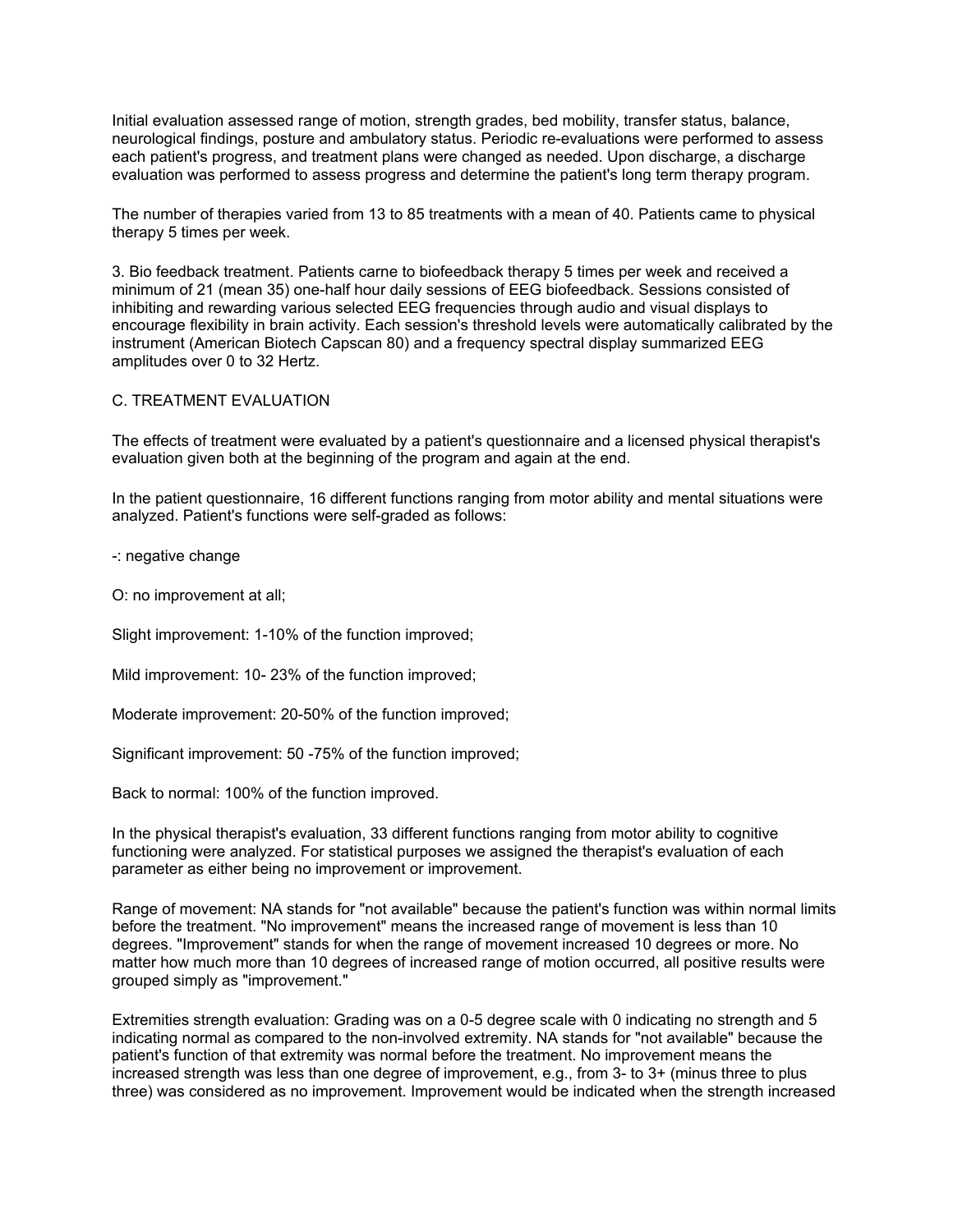at least one degree, such as from 2 to 3. No matter how much more than one degree of improvement occurred in a particular patient, it was still only graded as "improvement."

Other functions such as bed mobility, transfer (supine to sit, sit to stand, bed to chair) balance (sitting, standing, ambulatory) were graded as:

#1, independent

#2, good

#3, good with care

- #4, with minimal assistance
- #5, with maximal assistance

#6, unable

Improvement was defined to occur when the patient's functional evaluation score decreased by at least 1 (#6 being unable to perform the task and #1 being able to do the task independently).

#### RESULTS

A. PATIENT QUESTIONNAIRE Patient questionnaires were collected prior to and after the series of treatments.

Patients' general comments for this program are shown in Table 2.

| PROGRAM QUALITY                          |       |
|------------------------------------------|-------|
| Consider this program poor               | 0.0%  |
| No improvement (received 22 HBO          |       |
| treatments only)                         | 3.3%  |
| Consider this program good               | 30.0% |
| Consider this program excellent          | 46.7% |
| Consider this program                    |       |
| "stupendous"                             | 20.0% |
| Total improvement in at least one of the |       |
| functions is                             | 96.7% |

TABLE<sub>2</sub> **PATIENT RATINGS OF** 

Only insignificant problems were encountered with the combination of therapies for treating chronic stroke patients. The summary of the patients' self-evaluations are in Table 3 and Graphs 1-4.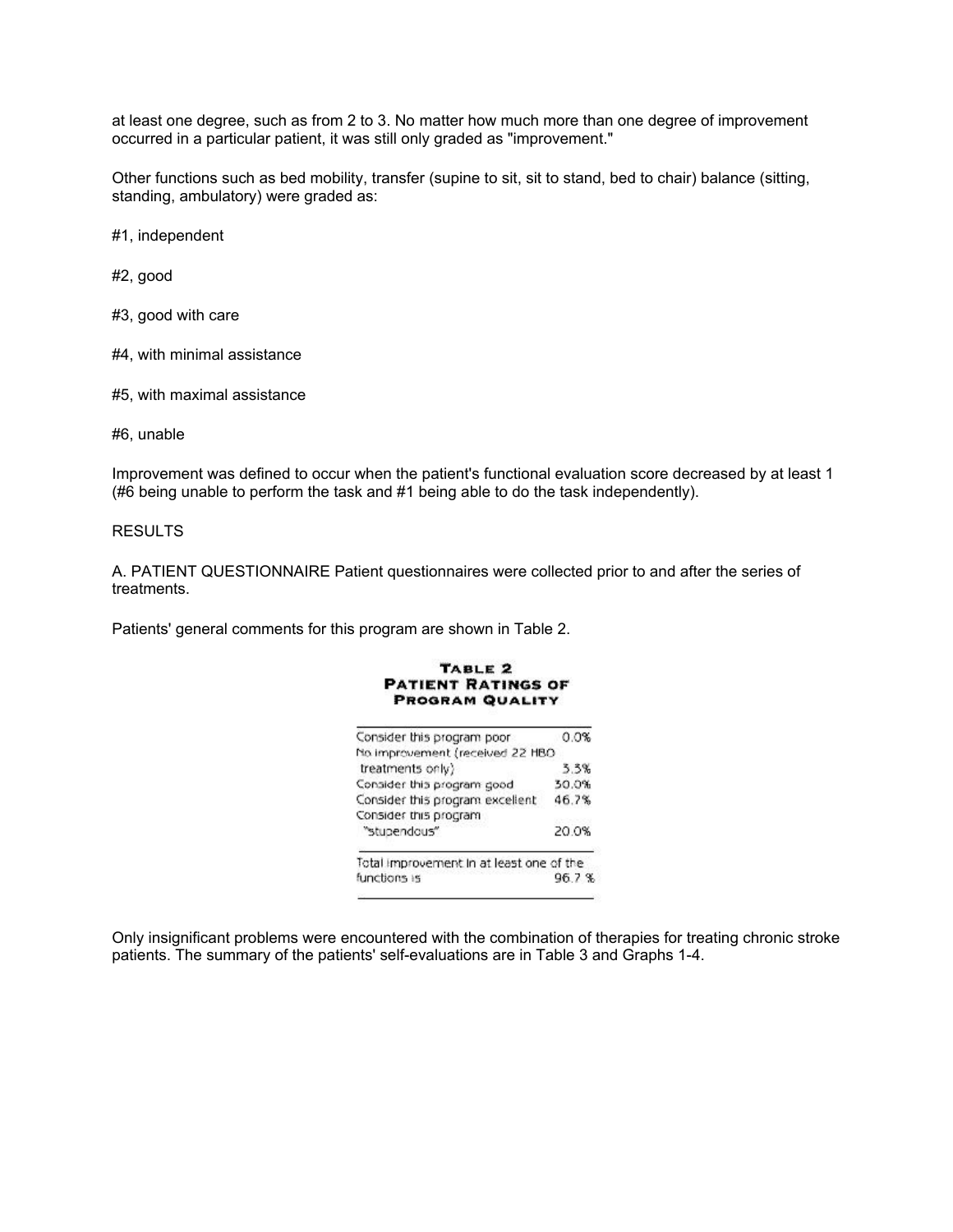| <b>Function</b>     |       |         |       | Improvement |                      |       |
|---------------------|-------|---------|-------|-------------|----------------------|-------|
|                     | % Mo  | %Slight | %Mild | %Mod.       | %5ignificant. %Total |       |
| Arm's motor ability | 54.29 | 0.00.   | 34.29 | 14.29       | 17 14                | 65.72 |
| Arm's sensitivities | 43.48 | 26.09   | 4.35  | 13.C4       | 13.04                | 56.52 |
| Finger's movement   | 52.26 | 32.26   | 0.00  | 16.13       | 19.35                | 67.74 |
| Leg's motor ability | 15.16 | 15.16   | 54.21 | 21.05       | 18.42                | 86.84 |
| Walking             | 13.51 | 0.00    | 24.52 | 35.14       | 27.03                | 86.49 |
| Sit down ability    | 30.00 | 0.00    | 13.33 | 55.55       | 23.33                | 70.00 |
| Stand up            | 33.33 | 0.00    | 10.00 | 40.00       | 16.67                | 66.67 |
| Foot                | 53.57 | 21.43   | 0.00  | 14.29       | 10.71                | 46.43 |
| Speech              | 26.39 | 4.35    | 30.43 | 21.74       | 17.39                | 75.91 |
| Memory              | 20.83 | 0.00    | 29.17 | 25.00       | 25.00                | 79.17 |
| Thinking            | 16.67 | 0.00    | 20.83 | 37.50       | 25.CO                | 85.33 |
| Understanding       | 15.04 | 0.00    | 27.27 | 31.82       | 27.27                | 86.56 |
| Urine control       | 31.55 | 0.00    | 21.C5 | 21.05       | 26.32                | 66.42 |
| Sowe! Control       | 17.65 | 17.65   | 11.76 | 11.76       | 41.18                | 82.35 |
| Vision              | 47.57 | 0.00    | 15.79 | 10.55       | 26.32                | 52.63 |
| Hearing             | 46.67 | 0.00    | 13.33 | 6.67        | 33.33                | 53.33 |

#### TABLE 3 IMPROVEMENT LEVEL AS EVALUATED BY **PATIENTS/CARETAKER**

### B. PHYSICAL THERAPIST'S EVALUATION

Physical therapist's evaluations were performed prior to and at the end of the program. Thirty three (33) different functions including range of motion, strength and balance function were analyzed. From the paired evaluations, all the patients showed one or more improvements among the 33 functions.

The general findings from the physical therapist's evaluations are listed in Table 4.

From Table 4, 100% of patients were shown to have made some improvement by the physical therapist's evaluation.

TABLE 4

| % patient  | general functional<br>improvement levels.<br>minimal gains |  |  |
|------------|------------------------------------------------------------|--|--|
| 10%        |                                                            |  |  |
| 7%         | mild gains                                                 |  |  |
| 48%        | good gains                                                 |  |  |
| 54 %       | excellent gains                                            |  |  |
| Total 100% | show improvement                                           |  |  |

No side effects or problems were encountered with the combination of therapies for treating chronic stroke patients. The results of paired analysis are shown in Tables 5 and 6.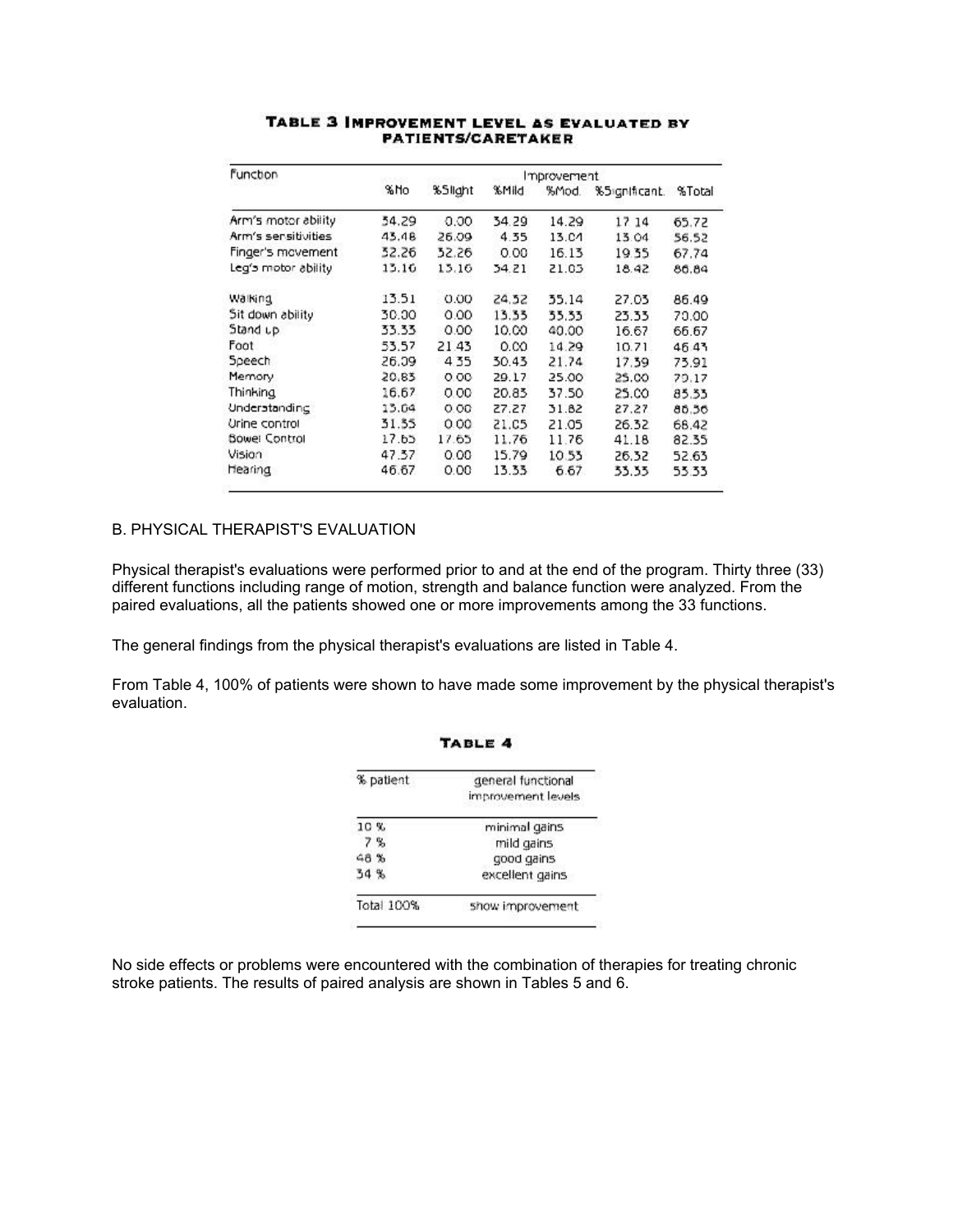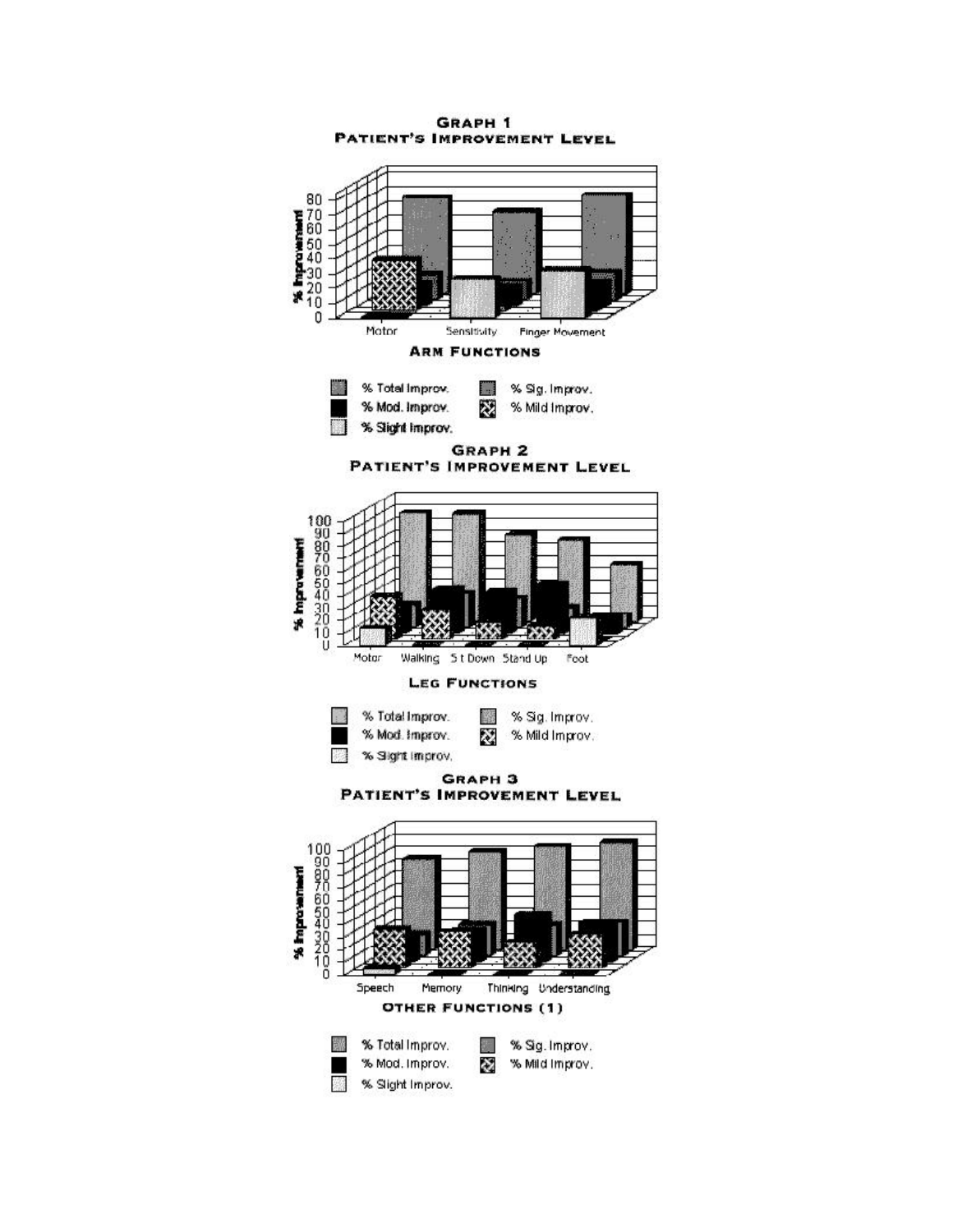

PHYSICAL THERAPIST'S EVALUATION OF EXTREMITIES

|                     | Improvement in Range of Motion |           | Improvement in Strength |       |
|---------------------|--------------------------------|-----------|-------------------------|-------|
|                     | No %                           | Yes %     | No %                    | Yes % |
| <b>Shoulder</b>     |                                |           |                         |       |
| Extension           | 0.00                           | 100.00    | 34.48                   | 65.52 |
| Flexion             | 0.00                           | 100.00    | 48.15                   | 31.83 |
| Abduction           | 18.75                          | 61.25     | 48.15                   | 51.85 |
| Adduction           | 0.00                           | 100.00    | 48.15                   | 51.85 |
| Internal Rot        | 50.00                          | 50.00     | 50.00                   | 50.00 |
| <b>External Rot</b> | 42.86                          | 57.14     | 50.00                   | 50.00 |
| <b>Elbows</b>       |                                |           |                         |       |
| Flexion             | 0.00                           | 100.00    | 50.00                   | 50.00 |
| Extension           | 50.00                          | 50.00     | 29.63                   | 70.57 |
| Forearm/Wrist       |                                |           |                         |       |
| Supination          | 33.33                          | 00.67     | 55.56                   | 44.44 |
| Pronation           | N/A                            | N/A       | 51.85                   | 48.15 |
| Flexion             | NA.                            | N/A       | 40.74                   | 59.26 |
| Extension           | 28.57                          | 7143      | 51.85                   | 48.15 |
| Hip                 |                                |           |                         |       |
| Flexion             | <b>H/A</b>                     | N/A       | 41.58                   | 58.67 |
| Extension           | <b>N/A</b>                     | N/A       | 42.86                   | 57.14 |
| Abduction           | <b>N/A</b>                     | N/A       | 46.63                   | 53.57 |
| Adduction           | N/A                            | N/A       | 29.65                   | 70.57 |
| Internal Not        | <b>N/A</b>                     | ttrA      | 50.00                   | 30.00 |
| <b>External Rot</b> | N/A                            | NA        | 53.57                   | 46.45 |
| Knee                |                                |           |                         |       |
| Flexion             | 50.00                          | 50.00     | 62.96                   | 37.04 |
| Extension           | 100.00                         | 0.00      | 35.71                   | 64.29 |
| Plantar Flexion     | 0.00                           | 100.00    | 57.69                   | 42.31 |
| Dorsiflexion        | 83.33                          | 16.67     | 55.56                   | 44.44 |
| Inversion           | 100.00                         | 0.00      | 73.08                   | 26.92 |
| Eversion            | N/A                            | <b>MA</b> | 68.00                   | 52.00 |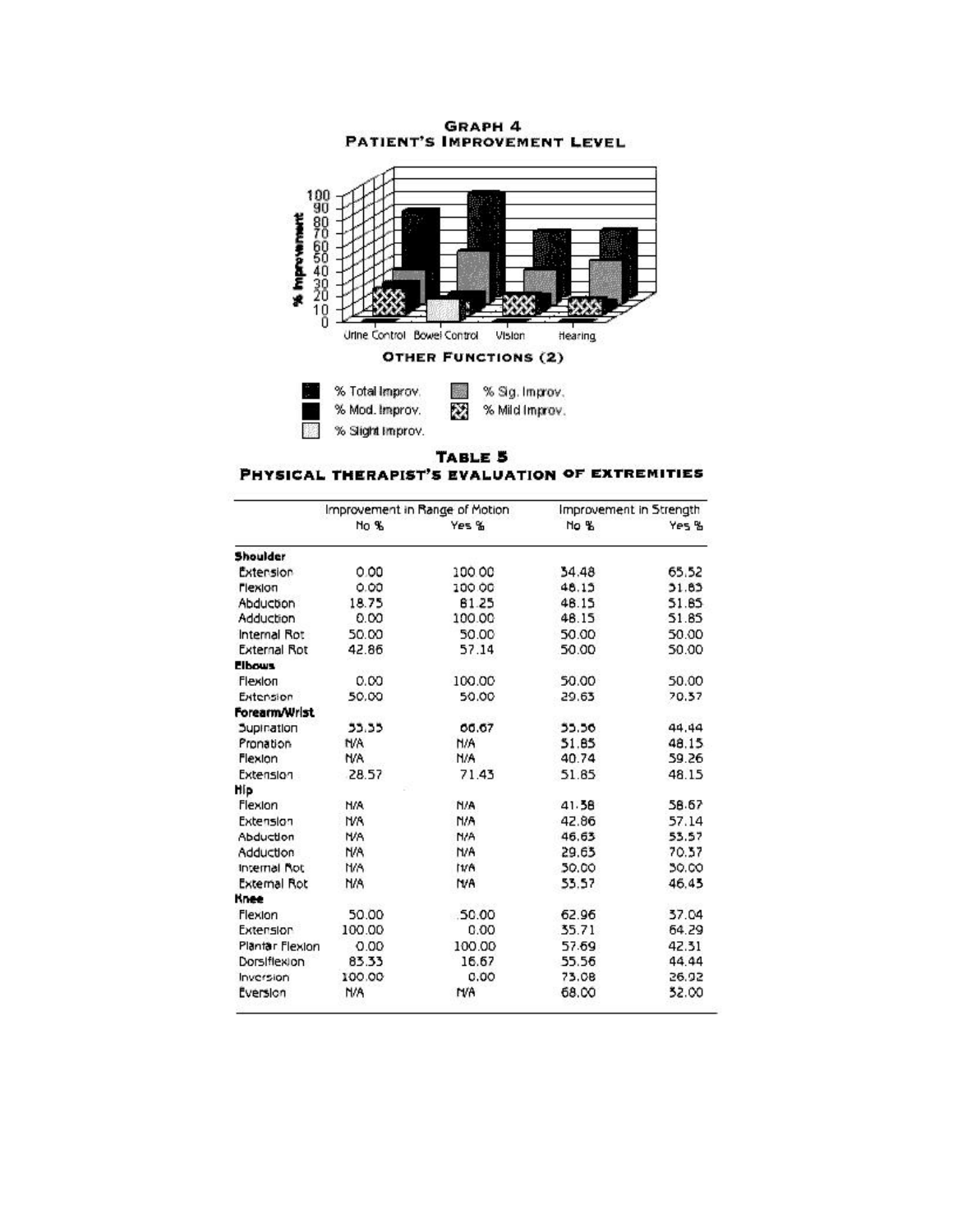|                | % No improvement | % Showed Improvement |
|----------------|------------------|----------------------|
| Bed Mobility   |                  |                      |
| Rolling right  | 20.00            | <b>BD.00</b>         |
| Rolling left   | 44.44            | 55.56                |
| Transfer       |                  |                      |
| Supine to sit  | 0.00             | 100.00               |
| Sit to stand   | 7.14             | 92.86                |
| Bed to chair   | 7.14             | 92.86                |
| <b>Balance</b> |                  |                      |
| <b>Sitting</b> | 42.86            | 57.14                |
| Standing       | 21.05            | 78.95                |
| Ambulatory     | 30.43            | 69.57                |

#### **TABLE 6 PHYSICAL THERAPIST'S EVALUATION**

DISCUSSION The results from this study demonstrate that combined use of HBO, physical therapy and EEG biofeedback benefited patients suffering from the chronic effects of a stroke. The improvements were similar among patients suffering from cerebral hemorrhage, and cerebral ischemia/thrombosis/embolism. Improvement also occurred in the 3 patients who had suffered from a stroke more than 8 years before beginning our combined therapy program.

Other improvements were also reported by the patients. For example, patients reported that their affected arm and leg felt chronically cold but changed to warm during the therapy. Fingernails and hair, which had stopped growing normally for several years, began to grow normally again. The chronic fatigue experienced by the patients prior to their therapy was generally relieved by the program.

The number of treatments required varied for each individual but experience has demonstrated that the best results occurred when at least 60 daily, consecutive treatments were done. If only 20 to 30 treatments were done, the patient would often experience "backsliding" and would often lose some of the improvement they gained from the *hyperbaric oxygen* treatments especially when later exposed to life stresses. In addition, some patients would not even begin to improve until they had more than thirty, forty or even more treatments. The reason for the "backsliding" that could occur with less than 30 treatments has not been studied scientifically but since it occurs at times of stress, it would seem to be due to the effects of excessive corticosteroids and catecholamines produced at these times. Stress hormones have anti-angiogenic properties and accelerate the production of free radicals and lipid peroxidation in blood vessels, all of which will have a detrimental effect on newly growing and fragile capillaries.

In the acute stroke situation, as much as 85% of the brain injury may be due to the ischemic penumbra. The newly approved "clot busting" drugs (tPA-tissue plasminogen activators) have been found to be effective in restoring the vitality of the ischemic penumbra if given within the first three hours of the onset of an ischemic type of stroke. *Hyperbaric oxygen* is being considered as a treatment in conjunction with tPA in the acute stroke setting since it is thought that it will extend the period of time during which the tPA can be given safely and effectively (4-6,10).

When used according to standard protocols, with *oxygen* pressures not exceeding 2 atmospheres and treatment sessions limited to a maximum of 120 minutes, *hyperbaric oxygen* is safe (15).

In terms of overall side-effects we have had three out of more than 500 patients who had enough pain and discomfort in their ears to require an ear specialist insertion of a small tube through the ear drum (tympanostomy tube). in these cases, this cured the problem and the person was able to continue with the program without further pain and with no problems with their hearing.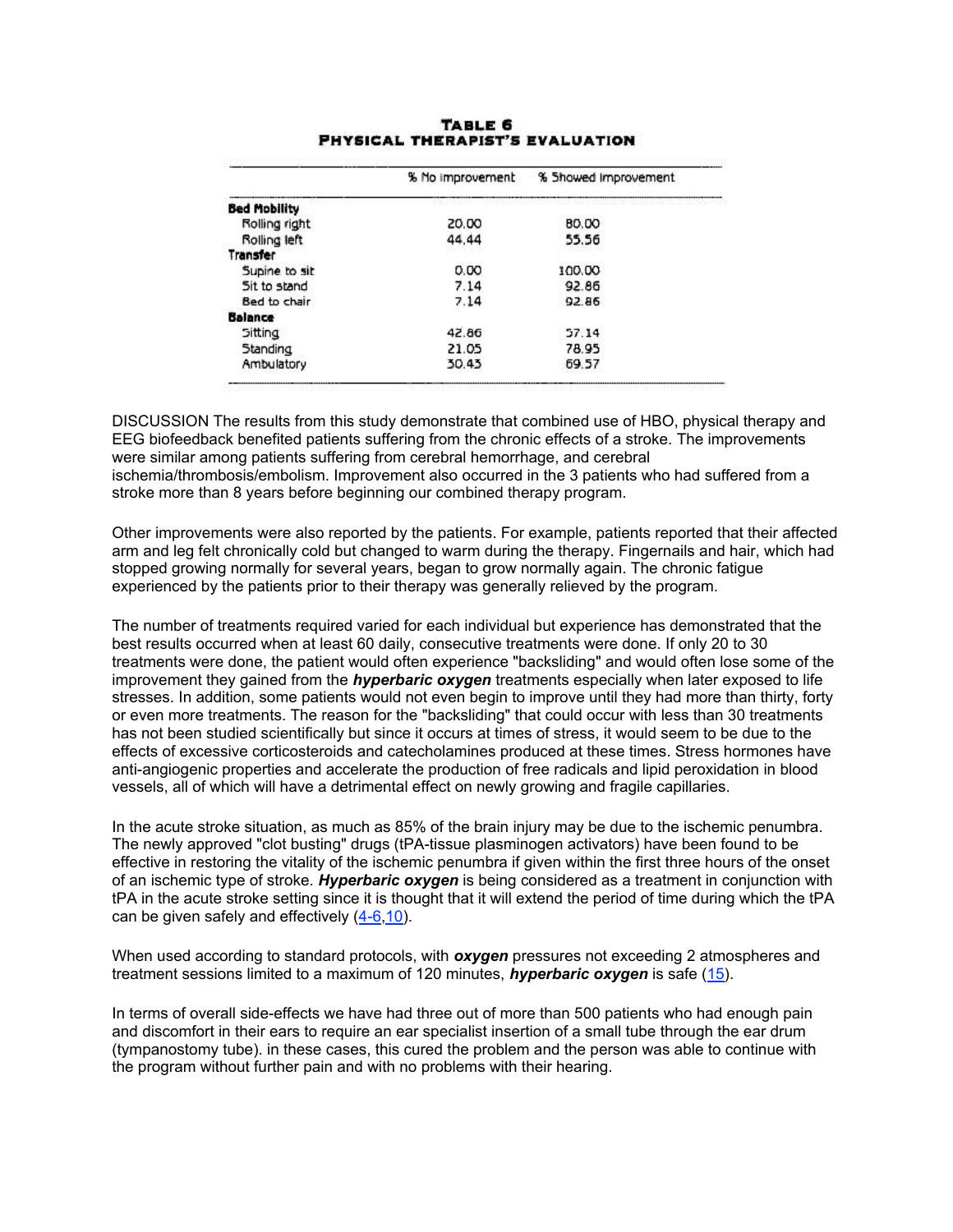Severe, advanced emphysema may be a contraindication if the person has large lung bullae (large air filled sacks within the lung). The bullae may trap the *oxygen* and rupture while the person is decompresslng. The presence of large bullae can be checked by ordering a CT exam of the chest.

Patients who have had a seizure worry about having another episode while in the chamber. Doctor K.K. Jain (1) the MD neurosurgeon who wrote the Textbook of *Hyperbaric* Medicine states, "Seizures are extremely rare and no more than a chance occurrence during HBO sessions at pressures between 1.5 and 2 ATA (2 ATA gauge pressure= 14.7 psi=760 romrig) even in patients with a history of epilepsy." Our experience is similar.

Claustrophobia is an often voiced fear but once the person begins to work with our technicians, he or she is generally able to overcome their fears without a problem.

Muscle, bone and peripheral nerve dysfunction and atrophy are also major factors that are present in most chronic stroke or TBI patients. This is due to inactivity, loss of weight bearing, hormonal deficiencies, mineral deficiencies and a variety of different disease states. These dysfunctions and atrophy require aggressive, daily rehabilitative efforts for a minimum of two months to produce significant, long term beneficial results.

From a practical point of view, the patient who is being considered for *hyperbaric oxygen* therapy can be tested to determine if he/she is a candidate. A 3-D SPECT scan (3-dimensional, three headed, single photon computerized tomogram) for determining cerebral blood flow is available at most larger hospitals in the USA. If this test is done and shows focal diminished brain blood flow, the patient has a good chance for significant improvement with a course of *hyperbaric oxygen* treatments.

*Hyperbaric oxygen* produces the best overall results when the therapy is given in combination with other treatments such as physical, occupational and biofeedback therapy. Patients come to us on average about 21/2 years after their stroke or TBI. They usually have gone through all of the standard therapies and have not improved over the past year despite continuing physical therapy and an active exercise program. They or their family members recognize their lack of improvement and come to us as "the last hope." Due to the severity of their disabilities and their failure to improve with conventional therapies, most patients and family hope that the use of *hyperbaric oxygen* will produce gratifying results. However, even with 60 days of *hyperbaric oxygen* treatments, the results may not reach their expectations, especially if only *hyperbaric oxygen* is used. Most patients would like to maximize their chances of improving while they are attending our clinic. !n view of their desires and the fact that the combination of *hyperbaric oxygen* and other therapies produces improved overall results, we recommend daily physical, occupational, speech, vision, biofeedback, nutritional, vitamin, hormonal and growth factor therapies as needed to help our patients reach their maximum recovery potential.

In addition to the use of the above mentioned therapies I have also found that many patients have other disease processes which must be treated to maximize their recovery. Many patients when entering our program suffer from chronic urinary tract or other infections, have autoimmune disorders such as vasculitis, suffer from diabetes and diabetic neuropathy, have osteoporosis of the paralyzed limb(s), have serious atherosclerosis, hypertension, heart disease or have hormonal deficiencies and/or combinations of all or some of these chronic conditions. All pathologic conditions and problems must be diagnosed and corrected as much as possible to maximize the patient's healing.

#### **CONCLUSION**

Chronic stroke and TBI patients, who are stable and have not improved their functioning abilities for months to years, can achieve significant benefits from the combined administration of HBO, physical therapy and bio-feedback. This therapy program has been demonstrated to have insignificant side effects and in our experience is safe and effective.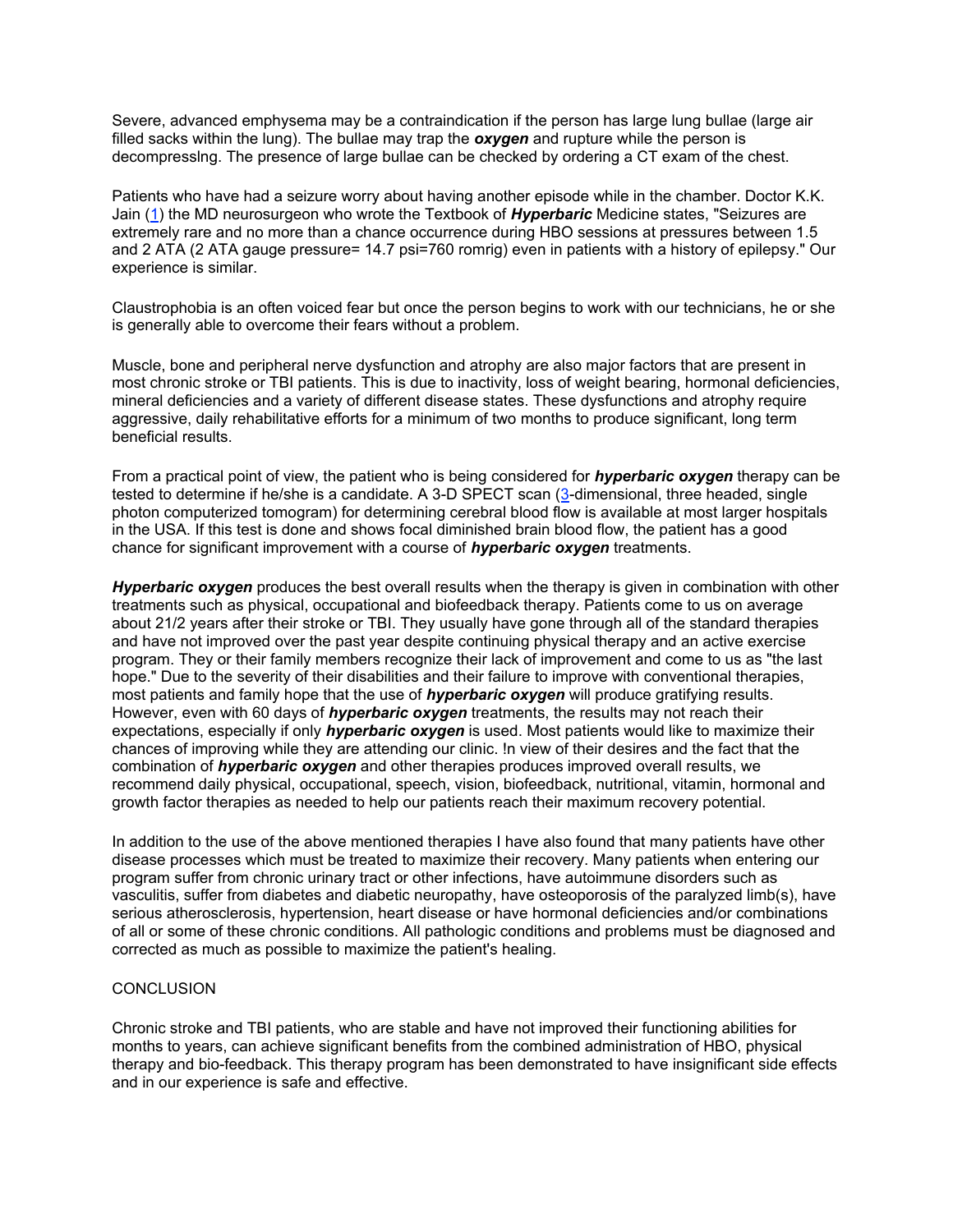#### **BIOGRAPHY**

David Steenblock, BS, MS, DO, received his BS from Iowa State University (1964) and his MS in Biochemistry (1967) and Doctor of Osteopathy (1970) from the College of Osteo-pathic Medicine and Surgery in Des Moines, Iowa. His post-doctoral training included three years at Case Western Reserve University, one year at the University of Oregon Health Sciences Center and a Rotating Internship at Providence Hospital in Seattle, Washington.

Dr. Steenblock is Medical Director of the Health Restoration Center in Mission Viejo, CA, and President of the International Oxidative Medical Association and the Aging Research Institute.

## **REFERENCES**

*1. Jain, K.K. Textbook of Hyperbaric Medicine. 2nd ed. 1996. Hogrefe and Huber Publishers, Inc.*

*2, Steenblock, D. Review of Hyperbaric Oxygen for Stroke Rehabilitation. Explore! Volume 7, Number 5, 1996/97.*

*3. Neubauer, R.R., et al. "Hyperbaric Oxygen and Imaging Techniques in Diagnosis and Therapy of Stroke. Does the Ischemic Penumbra alter the outcome in Stroke?' International symposium: rteuropsychomotor, Neuropharmacological, Psychosocial and Ethical Aspects, Oct. 7-11,1992 Siracusa, Italy. Pp I-9.*

*4. Gottlieb SF. Koehler GL, Rhodes LVG. An Oxygen -and pressure-sensitive enzyme: NaK adenosinetriphosphatase. In: CJ Lambertson (ed), Underwater Physiology V, Proceedings of the Vth Symposium on Underwater Physiology. FASEB,Bethseda, 1976 pp:431-442.*

*5. Gottlieb SF, Schnitt PL. Effects of Increased pCO2 on activity of N-KATPase during purification from beef brain cortex:existence of new controlling mechanism? Undersea Biomed Res 8:28-29,1981*

*6. Schmitt PL, Gottlieb SF. Enhancement of cortical Na-K-ATPase by increased Oxygen tensions: evidence of a new controlling mechanism. Brain Res. 242:271-278,1982*

*7. Limberg M, VanRoyen EA, Hijdra A, et al. 99rom TC-HMPAO washout in prognosis of stroke. Lancet 1 (8642):839, April 15,1989*

*8. Neubauer. R. et al. "Enhancing idling neurons." (Letter) Lancet, March 3, 1990. p542*

*9. Neubauer, R.et al. "Stroke Treatment." (Letter)The Lancet, June 29,1991 p 1601*

*10. Toole, James. American Heart Association. International Meeting on the Cerebral Circulation and Stroke. Anaheim, CA 1997.*

*11. Meye,. JS., Obara. K.: Diasschisis. Neurol Res. (England) 1,5 (6) p362-6, Dec. 1993*

*12. Akashi, K., Takakura, K., Lin, C.Y., Kitamura, K., Takagi, T., Hyperbaric oxygen therapy. Clinical and basic studies. Neurologia MedicoChirur., 10: 294, 1968.*

*13. Watanabe, M., Kanaya, H., Fuchizawa, K.,Onodera, H., and Suzuki, H., Experimental study on compressed air therapy on cerebral edema. Jap. J. Hyperbaric Medicine 5: 23, 1970*